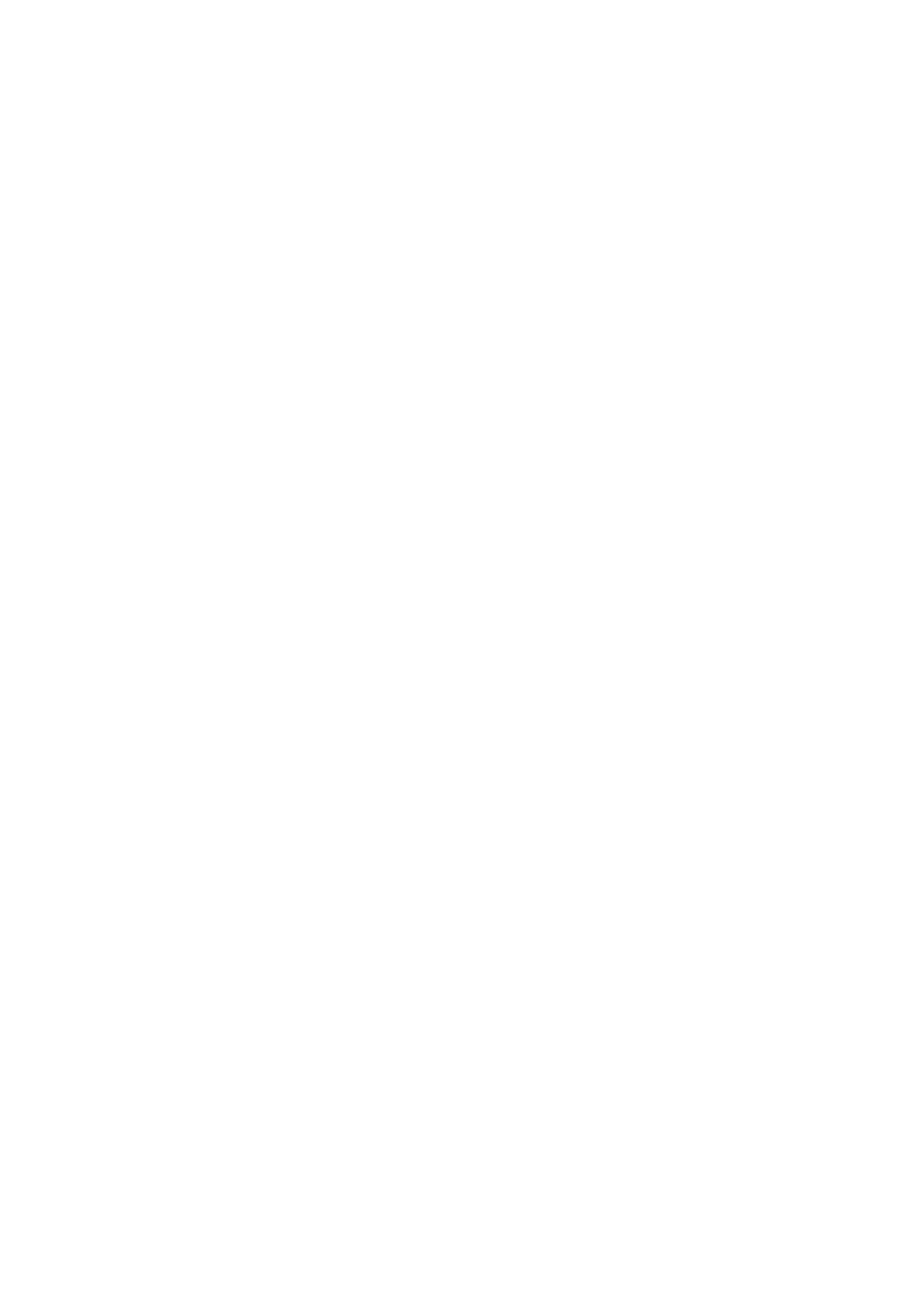## **GENERAL OVERVIEW OF SECTOR**

**The footwear sector, a highly labour-intensive sector consisting of numerous SMEs, is faced with a series of challenges connected with the liberalisation of world trade. For several years now, these challenges have taken the form of restructuring operations, falling employment and transfers of production, but also the need to improve Europe's competitive edge.**

A typical feature of the footwear sector is its large number of small firms and microenterprises. It is one of three sectors comprising what is globally referred to as the "fashion industry": footwear, textile and clothing, tanning and leather. For a general overview of the fashion industry, see the "textile and clothing" factsheet.

The footwear sector is notable for its company size – mostly small firms or SMEs –, high labour intensity and the extent of relatively poorly skilled female labour. In 2006, according to the European Commission, the sector employed approximately 388,000 people in 26,000 enterprises (mostly located in Italy, Spain and Portugal, but also in the Czech Republic, Hungary, Poland and Slovakia).

Like the textile and clothing sector, this sector is faced with a series of challenges connected with the liberalisation of world trade. The last remaining restrictions on footwear imports from China were lifted on 1 January 2005, since when China and Vietnam have become the principal external suppliers of footwear to the EU. These two countries alone account for more than 60% of imports into the EU (by value).

For Europe, therefore, the challenges arising from liberalisation take the form of heightened competition from countries with low labour costs, company restructuring operations and a decline in the number of firms trading, falling employment and the vital need to improve Europe's competitive edge (technical product quality, fashion and design, brand image, etc.).

It would nevertheless be mistaken to believe that the sector's structural difficulties date back only to 2005; they existed long before then. The sector has been losing jobs at a rate faster than average for European manufacturing industry ever since the early 1990s. These job losses are partly attributable to investment in modernisation, but above all to the transfer of production sites to non-EU countries.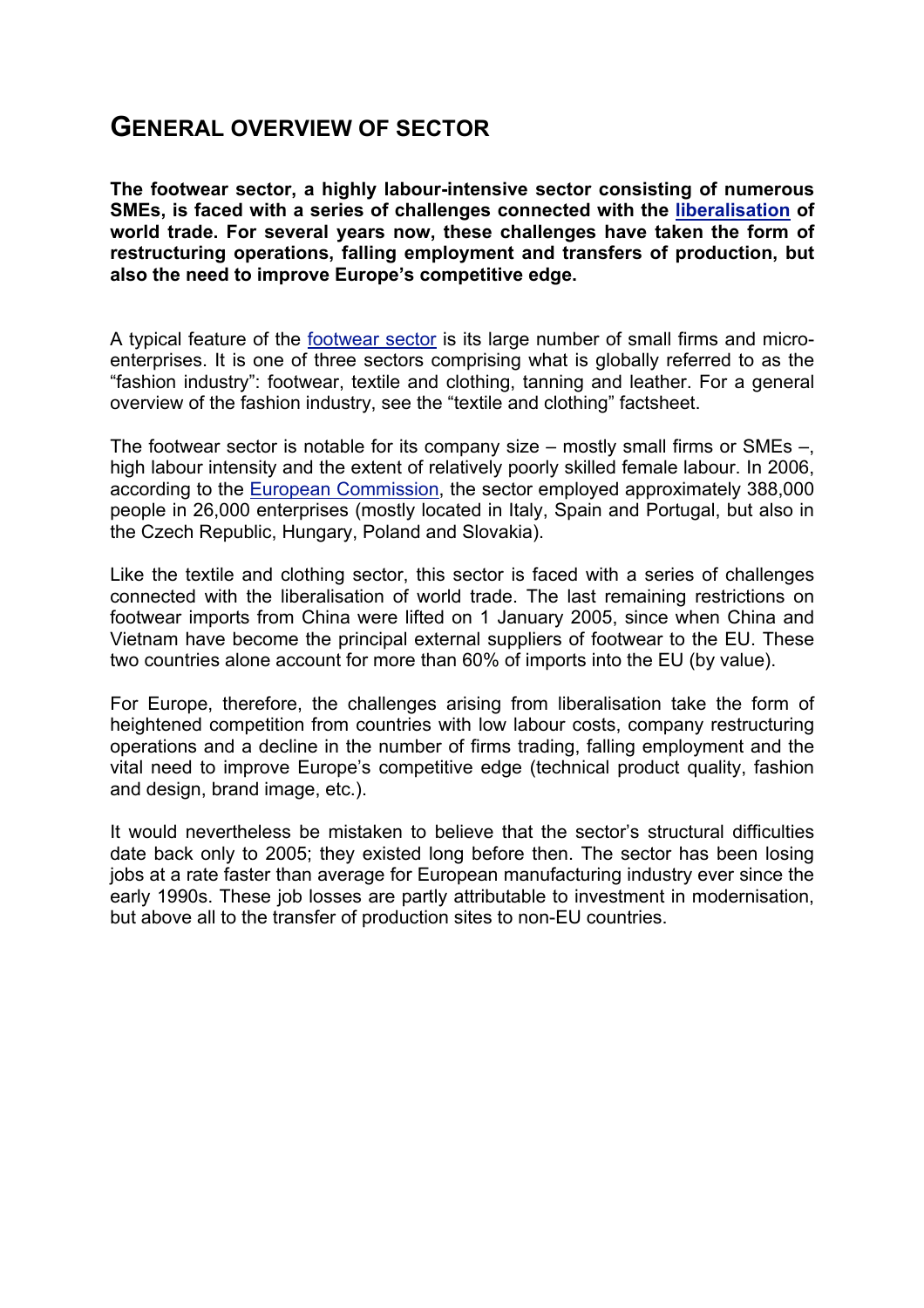### **PARTICIPANTS AND CHALLENGES**

**Since the footwear sector is heavily exposed to international competition, one recurring topic of its sectoral social dialogue – which brings together the European Trade Union Federation: Textiles, Clothing and Leather (ETUF:TCL) for the workers, and the European Confederation of the Footwear Industry (CEC) for the employers – is combating "unfair" competition from third countries, particularly those where practices such as forced labour by prisoners and the employment of children still exist, and where trade union rights are not recognised.**

The establishment of European social dialogue in this sector can formally be divided into three phases:

- a) the setting up of a joint committee, in existence from 1977 to 1984, tasked with helping the European Commission to study the sector's socio-economic problems;
- b) after a seven-year break, the establishment of an informal working group in December 1991, which is when joint texts began to be issued (the first one was adopted in 1993);
- c) the transformation of this working group into a Sectoral Social Dialogue Committee (SSDC) in 1999.

From 1993 onwards, the social partners' prime concern was global trade and in particular the generalised system of preferences (GSP) established by the EEC in favour of developing countries. (The general objectives of the GSP, achieved by granting tariff reductions or exemptions for products imported from developing countries, are to boost those countries' export revenues, promote their industrialisation and accelerate their economic growth.)

The social partners sought to insert a social clause in the GSP so as to preclude unfair competition from third countries (forced labour by prisoners, child labour, lack of trade union rights, etc.). This concern to ensure fair competition has existed ever since the inception of social dialogue in the sector: it is for example reflected in the 2006 Joint Opinion calling for EU origin marking of footwear imported from third countries.

In their first Joint Opinion on employment (3 November 1993), the social partners drew attention to the structural difficulties confronting their sector and called on the EU to take these into account in its trade, industrial, regional and social policies. In 1995 they adopted a Charter on the employment of children, which was supplemented in 1996, then updated in 1997 and expanded in 2000. This text constitutes the social partners' main reciprocal commitment, in which they indicate their desire to work in favour of a European leather and footwear industry that is internationally competitive and based on respect for the interests of both employers and workers. The Charter (a "recommendation" according to the European Social Observatory criteria) forms part of a strategy aimed at endowing the European footwear industry with a "socially responsible" brand image.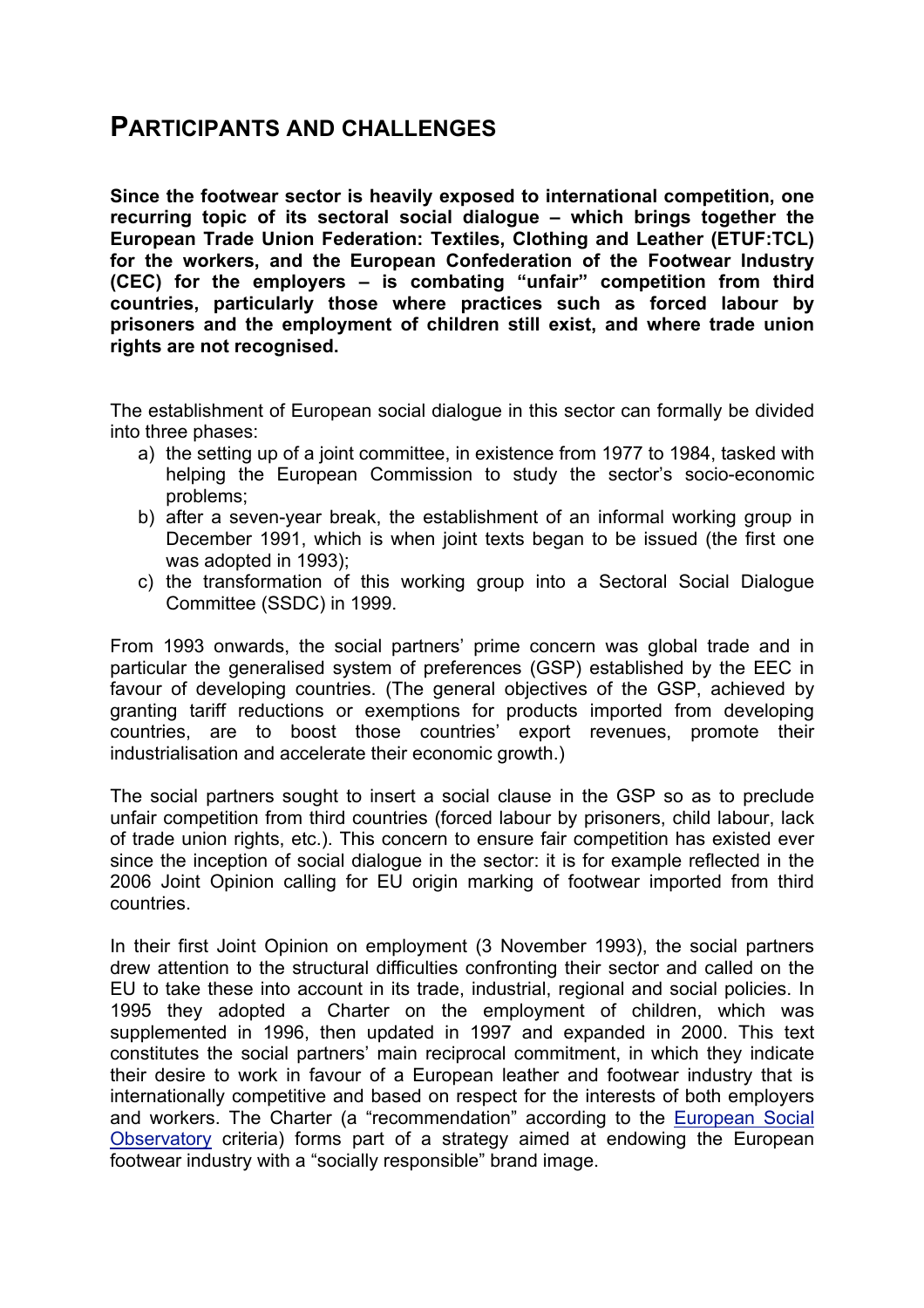This strategy ties in with an ongoing demand for the EU to take account of the specific nature of employment in the sector, as reflected in several joint opinions: the 1995 Joint Statement on employment, the 1999 Joint Opinion on reducing social and fiscal pressure on low-skilled, low-paid work, the 1999 Joint Opinion on the social impact of the Asian and Russian financial crises on the fashion industry (in association with the tanning and leather sector; see that factsheet), the social partners' contribution to the Lisbon Summit of 2000 and, lastly, their contribution to the social action programme of 2000.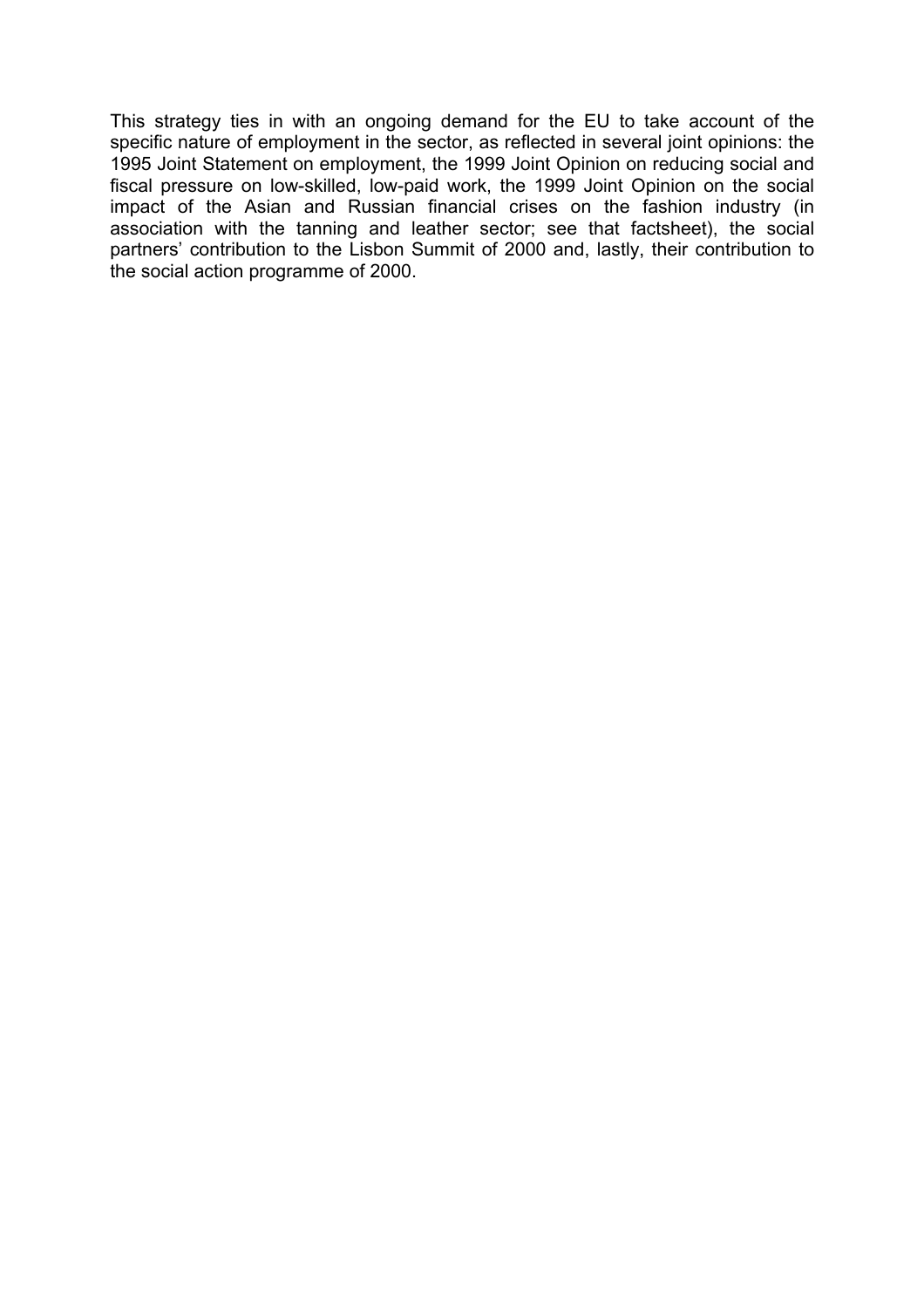### **OUTCOMES**

**The main focus of social dialogue in the footwear sector is to shape a socially responsible European brand image, especially via the Charter on the employment of children. In addition, the sectoral social partners take every available opportunity to remind the EU institutions of the structural difficulties confronting their industry.**

 All the joint texts adopted by the footwear sector take the form of either joint opinions ("lobbying") or recommendations ("reciprocal commitments").

It is however worth noting that all the recommendations relate to the Charter on the employment of children: the initial charter has in fact been amended and supplemented on various occasions. Apart from the charter, social dialogue in the sector mainly revolves around topics chosen for targeted lobbying of the Community institutions: employment, the social effects of Community policies, and corporate social responsibility.

The sector's strategy is fairly straightforward: shaping a socially responsible European brand image, calling for fairness in global trade and urging the EU to take account of the sector's structural difficulties.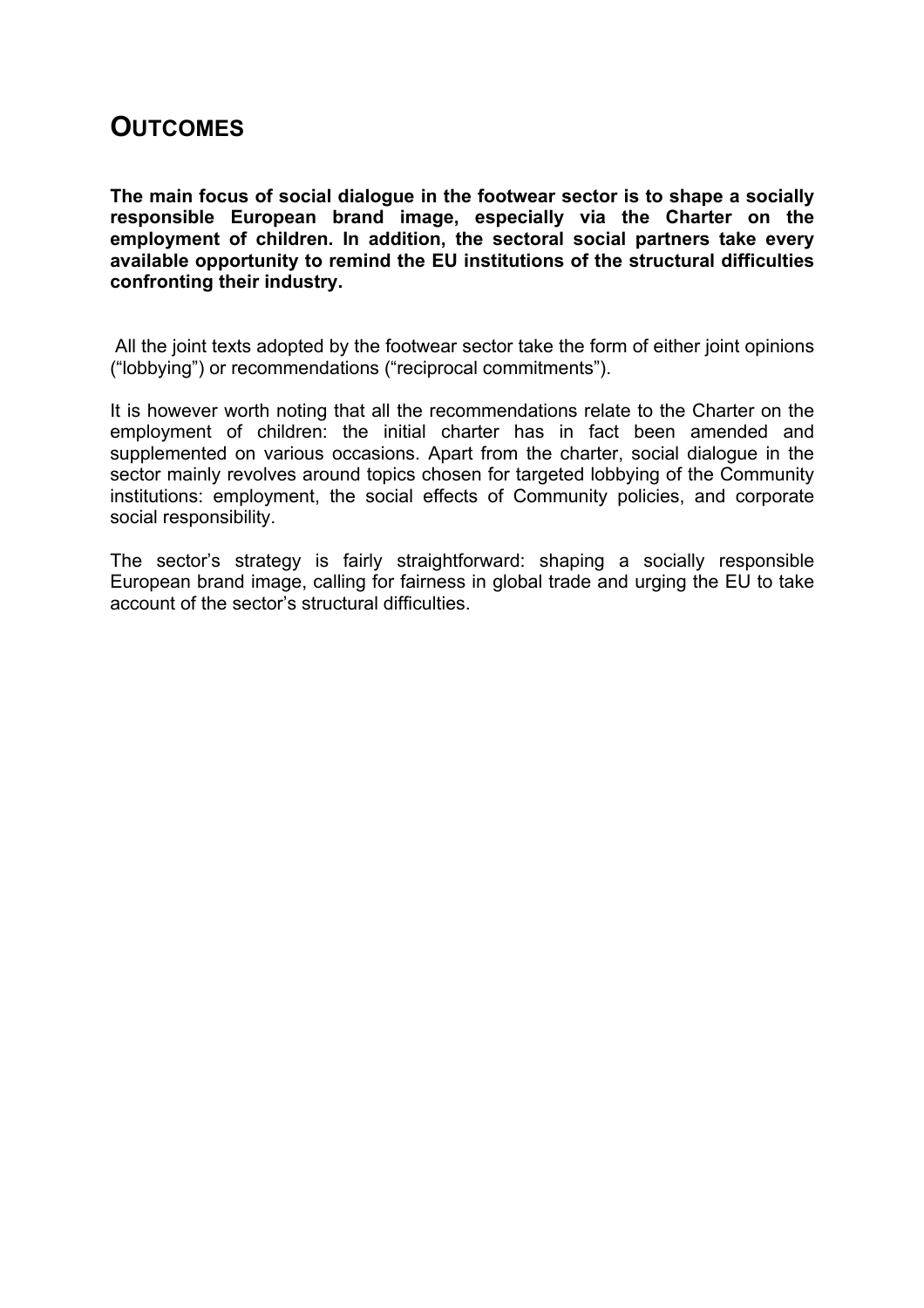# **JOINT TEXTS**

**The "footwear" sectoral social dialogue has resulted, since 1993, in the adoption of 14 joint texts.**